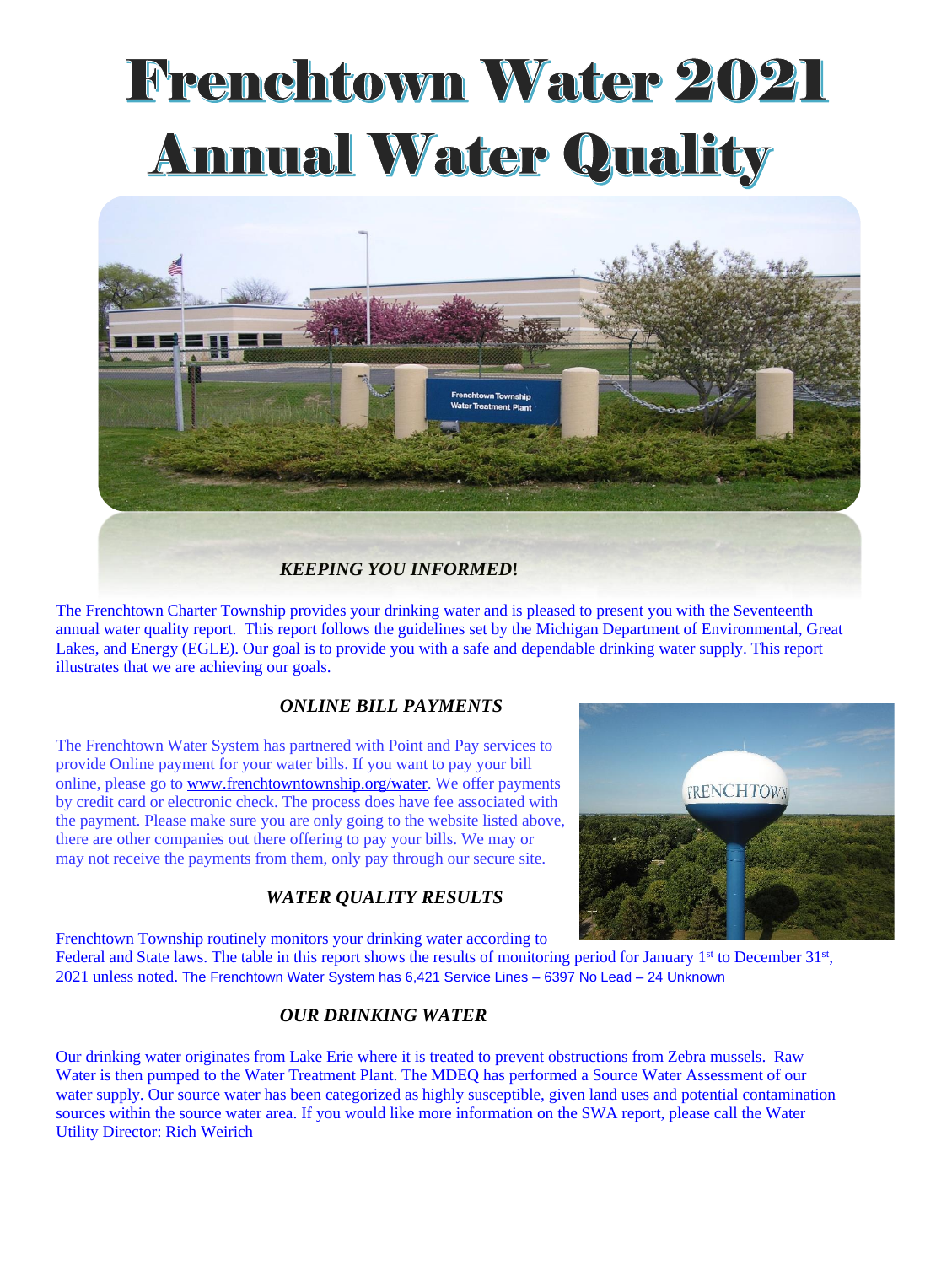#### *HEALTH AND SAFTEY INFORMATION*

Drinking water, including bottled water, may be reasonably expected to contain at least small amounts of some contaminants. The presence of these contaminants does not necessarily pose a health risk.

The sources of both tap and bottled drinking waters include rivers, lakes, streams, ponds, reservoirs, springs and wells. As water travels over the surface of land through the ground, it dissolves naturally occurring minerals and, in some cases, radioactive materials, and can pick up substances resulting for animals and human activity. More information about contaminants and potential health effects can be obtained by calling the United States Environmental Protection Agency's safe drinking water hotline (800) 426-4791.



Contaminants that may be present in source water include:

• Microbial Contaminants, such as viruses and bacteria, which may come from sewage treatment plants, septic systems, agricultural livestock operations, and wildlife.

• Inorganic Contaminants, such as salt and metals, which can be naturally occurring, or result from urban storm water runoff and residential uses.

• Organic Chemical Contaminates, including synthetic and volatile organic chemicals, which are by-products of industrial processes and petroleum production, and can also come from gas stations, septic systems, and urban or agricultural runoff (i.e. pesticides and herbicides).

• Radioactive Contaminants, which can be naturally occurring or the result of oil and gas production and mining activities.

• Pesticides and herbicides, which may come from a variety of sources such as agriculture, urban storm water runoff, and residential use.

All of these contaminants were below the level of concern in your water. To ensure that tap water is safe, the EPA prescribes regulations which limit the amount of certain contaminants in water provided by public water systems. The Food and Drug Administration is in the process of establishing limits for contaminants in bottled water, which must provide the same protection for public health.

#### *DEFINITIONS*

**Parts per million (ppm) and parts per billion (ppb)** –One ppm can be equated to 4 teaspoons of salt in a standard 24foot backyard pool. One ppb is one teaspoon of salt in an Olympic sized pool.

**Maximum Residual Disinfections Level Goal (MRDLG**) – The level of drinking water disinfections below which there is no known or expected risk to health.

**Maximum Residual Disinfections Level (MRDL) –** The highest level of disinfection allowed in drinking water. There is convincing evidence that addition of a disinfectant is necessary for control of microbial contaminants.

**Maximum Contaminant Level Goal (MCLG)-** The MCLG is the level of contaminant in drinking water below, which there is no known or expected health risk. MCLGs provide for a margin of safety.

**Maximum Contaminant Level (MCL)-** The MCL is the highest level of a contaminant that is allowed in the drinking water. MCLs are set as close to the MCLGs as feasible, using the best available treatment technology. MCLs are set at very stringent levels by the State and Federal government. To understand the possible health effects, a person would have to drink about two liters of water every day at a MCL level for a lifetime to have a one-in –a-million chance of having the associated health effect.

**Nephelometric Turbidity Unit (NTU) –** measures clarity.

**Treatment Technique (TT)** – A required process intended to reduce the level of contaminant in drinking water. **Action Level (AL) –** The concentration of a contaminant, which, if exceeded, triggers treatment or other required action a water system must follow.

**PPT-** Parts per Trillion

**RAA-** Running annual average

**ND –** Not detectable at testing limit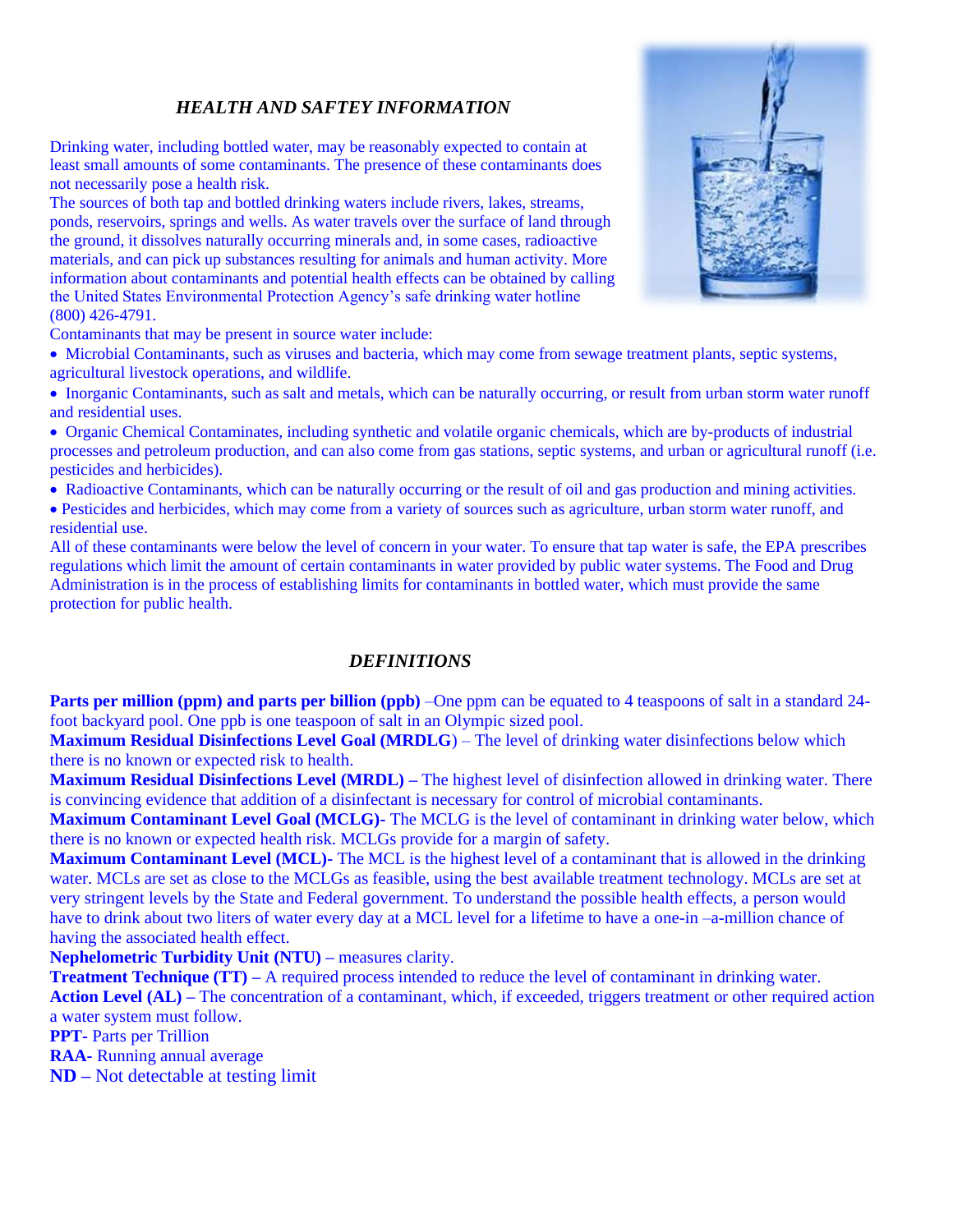#### **IMPORTANT INFORMATION ABOUT YOUR DRINKING WATER**

Monitoring Requirements Not Met for Frenchtown Township

Frenchtown Township is required to monitor your drinking water for specific contaminants on a regular basis. Results of regular monitoring are an indicator of whether our drinking water meets health standards. We did not complete monitoring for volatile organic chemicals (VOCs) and therefore, cannot be sure of the quality of your drinking water during that time. The violation **does not** pose a threat to the quality of the supply's water.

**What should I do?** There is nothing you need to do currently. This is not an emergency. You **do not** need to boil water or use an alternative source of water currently. Even though this is not an emergency, as our customers, you have a right to know what happened and what we are doing to correct the situation.

The table below lists the contaminants we did not properly test for, how often we are supposed to sample for these contaminants, how many samples we are supposed to take, how many samples we took, when samples should have been taken, and the date follow-up samples will be collected.

| <b>Contaminants</b> | <b>Required</b><br>sampling<br>frequency | <b>Number</b><br>οf<br>samples<br>taken | Date samples<br>should have<br>been collected | Date samples will<br>be collected by |
|---------------------|------------------------------------------|-----------------------------------------|-----------------------------------------------|--------------------------------------|
| <b>VOC</b>          | 1 sample                                 | O                                       | $01/01/2021 -$<br>09/30/2021                  | 12/31/2021                           |

**What happened? What is being done?** We inadvertently missed collecting a VOC sample within the required monitoring period. We collected the required follow-up samples by December 31, 2021. Our staff is making every effort to assure this does not happen again.

For more information, please contact <u>Rich Weirich -Water Utility Director</u> (734) 289-1015

*Please share this information with all the other people who drink this water, especially those who may not have received this notice directly (for example, people in apartments, nursing homes, schools, and businesses). You can do this by posting this notice in a public place or distributing copies by hand or mail.*

More information about your drinking water is available from the U.S. Environmental Protection Agency Office of Water home page at: http://www.epa.gov/safewater/dwinfo.html.s This notice is being sent to you by the Frenchtown Water Department.